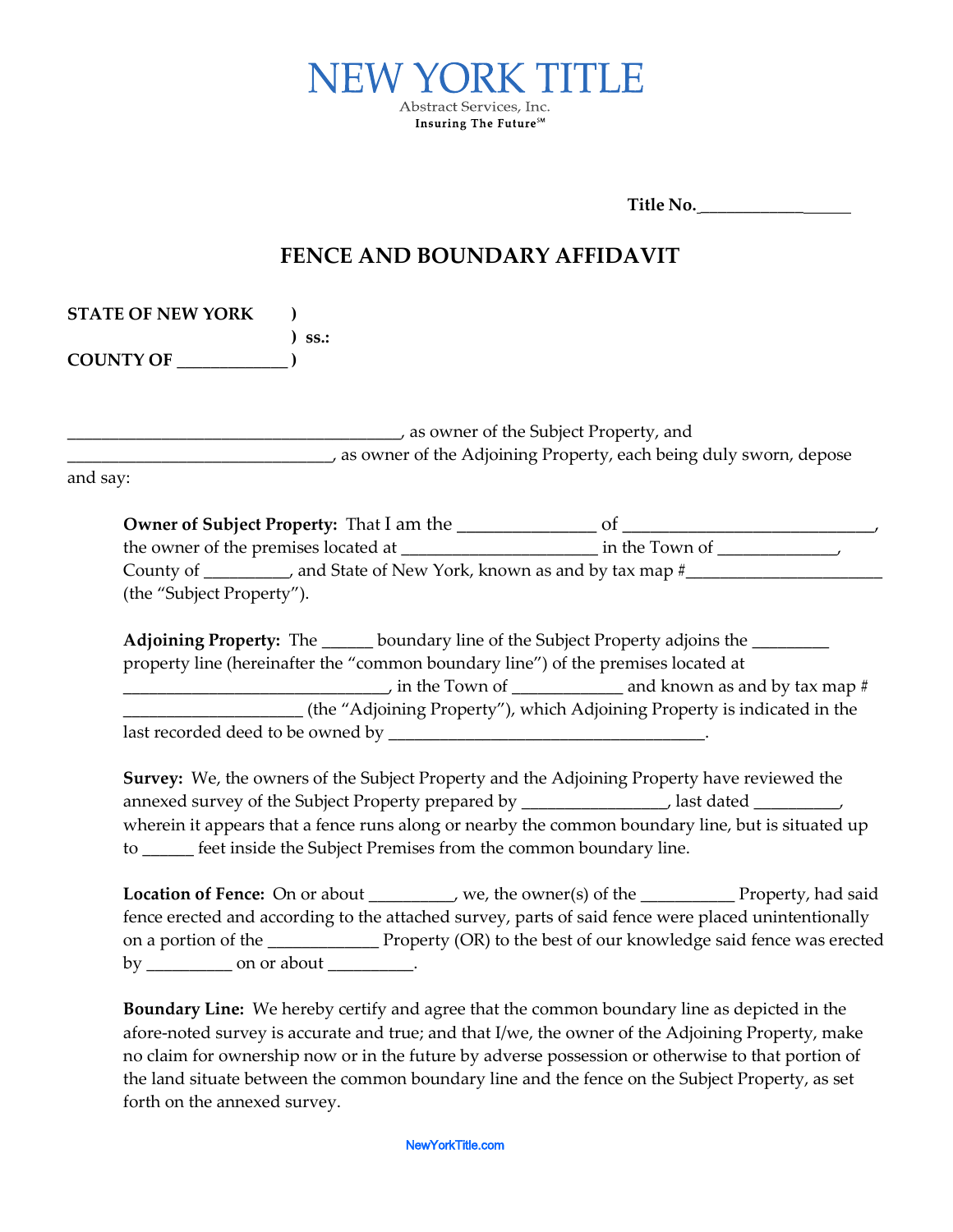

**Affirmation of No Claim:** I/we, the owners of the Adjacent Property, understand that \_\_\_\_\_\_\_\_\_\_\_\_\_\_\_\_\_\_\_\_\_\_\_\_\_\_\_\_\_\_\_\_\_\_\_\_\_\_\_\_\_ own(s) the Subject Property, and has/have exclusive dominion and control over all of said Subject Property. I/we hereby certify(ies) that the said fence is [his/her/their] personal property and constitutes an encumbrance on the Subject Property; and upon demand, I/we promise to remove the said fence.

\_\_\_\_\_\_\_\_\_\_\_\_\_\_\_\_\_\_\_\_\_\_\_\_\_\_\_\_\_\_\_

\_\_\_\_\_\_\_\_\_\_\_\_\_\_\_\_\_\_\_\_\_\_\_\_\_\_\_\_\_\_\_

**Reliance***.* I/we make this affidavit in order to induce New York Title Abstract Services, Inc. and its underwriter to issue a policy of title insurance, knowing they will rely on the truth and accuracy of the statements made herein.

**Sworn to before me this** \_\_\_\_\_ **day of** \_\_\_\_\_\_\_\_\_\_\_\_\_\_, **20**\_\_\_

\_\_\_\_\_\_\_\_\_\_\_\_\_\_\_\_\_\_\_\_\_\_\_\_\_\_\_\_\_

**Notary Public**